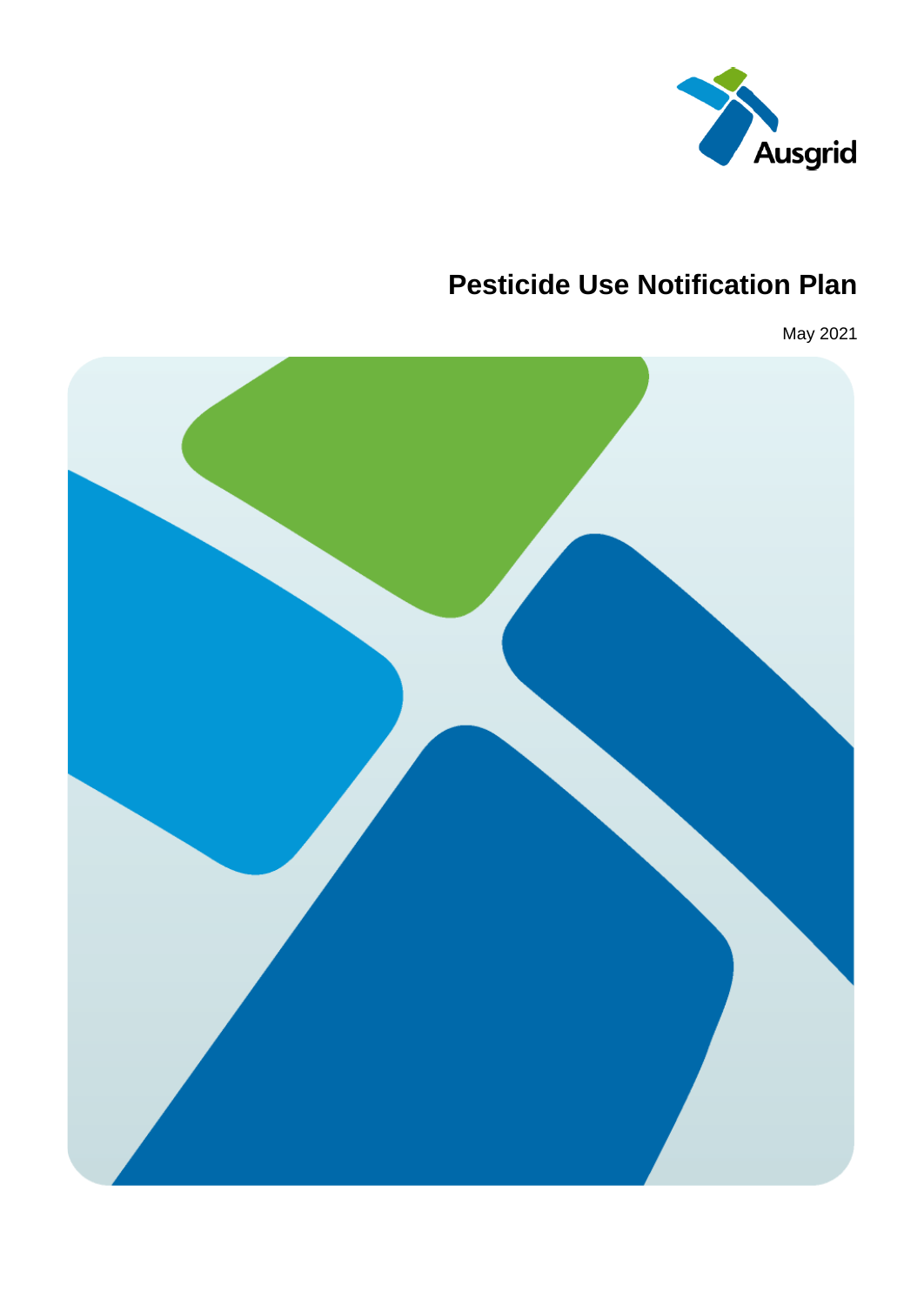#### **DISCLAIMER**

Ausgrid may change the information in this document without notice. All changes take effect on the date made by Ausgrid.

A print version is always an uncontrolled copy. Before using this document, please ensure that it is still current.

This document may contain confidential information. Restrictions on the use and disclosure of confidential information by employees, contractors and sub-contractors are set out in the Employee Code of Conduct, contract of engagement with Ausgrid, or the contract with the contractor engaged by Ausgrid, respectively.

| <b>Issue No.</b> | Date              | <b>Approved by</b>                       | <b>Summary of Changes</b>                                                                                                                                                                               |
|------------------|-------------------|------------------------------------------|---------------------------------------------------------------------------------------------------------------------------------------------------------------------------------------------------------|
| 1                | January 2007      | <b>Environmental Services</b><br>Manager | This is the first edition.                                                                                                                                                                              |
| 2                | September<br>2015 | <b>Environmental Services</b><br>Manager | Minor amendments to reflect<br>changes to Pesticide<br>Regulation 2009 and the<br>Pesticides Amendment Act<br>2015, The amendments are<br>not of sufficient substance to<br>warrant public consultation |
| 3                | May 2021          | <b>Environmental Services</b><br>Manager | Updated references to<br>Pesticide Regulation 2017                                                                                                                                                      |

#### DOCUMENT AND AMENDMENT HISTORY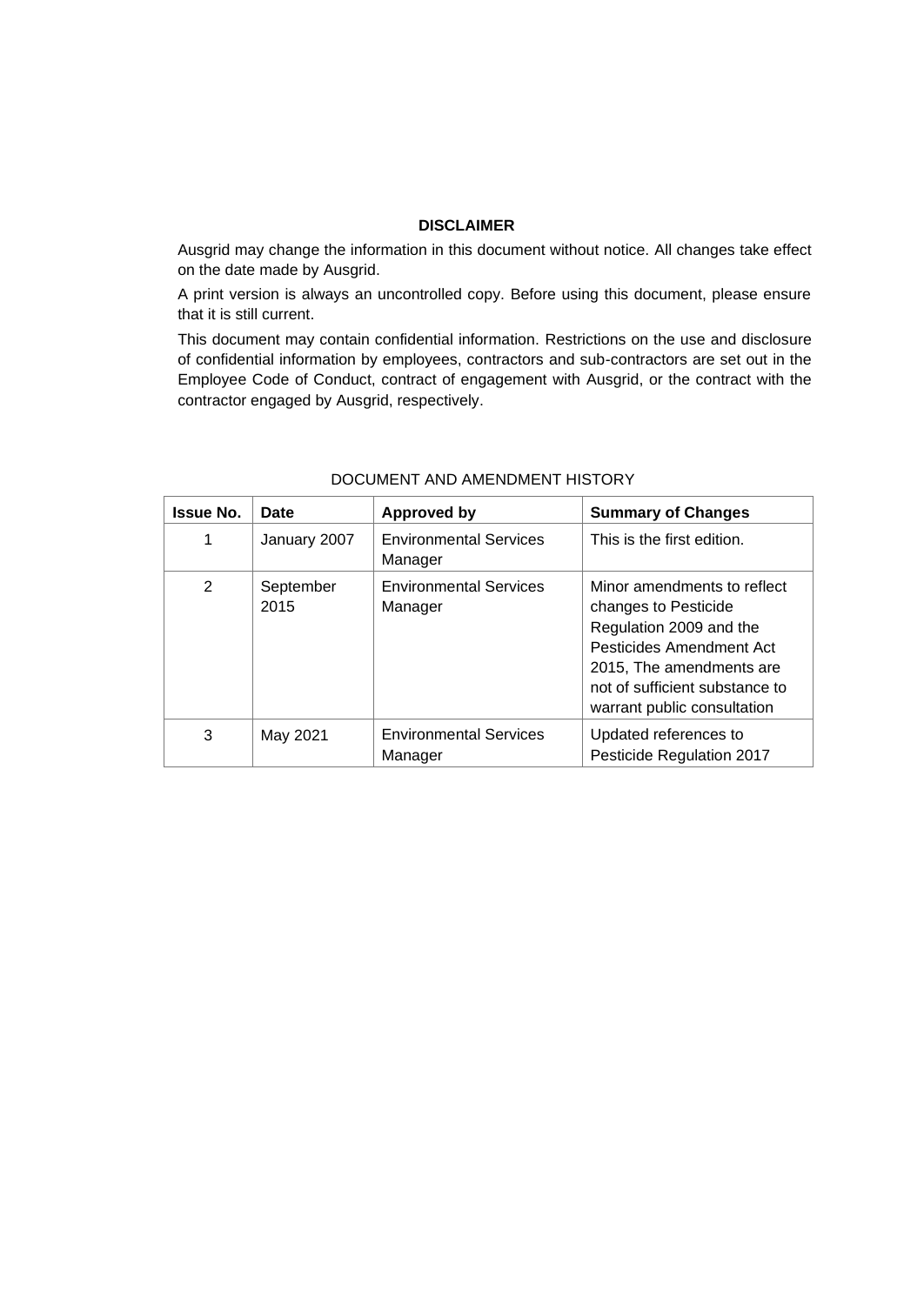### **Pesticide Use Notification Plan**

May 2021

### **Contents**

| $1 \quad$      | 1.2 <sub>2</sub>                      |  |
|----------------|---------------------------------------|--|
| $\overline{2}$ |                                       |  |
| 3              | 3.1<br>3.2<br>3.3 <sup>°</sup><br>3.4 |  |
| $\overline{4}$ |                                       |  |
| 5              |                                       |  |
| 6              |                                       |  |
| $\overline{7}$ |                                       |  |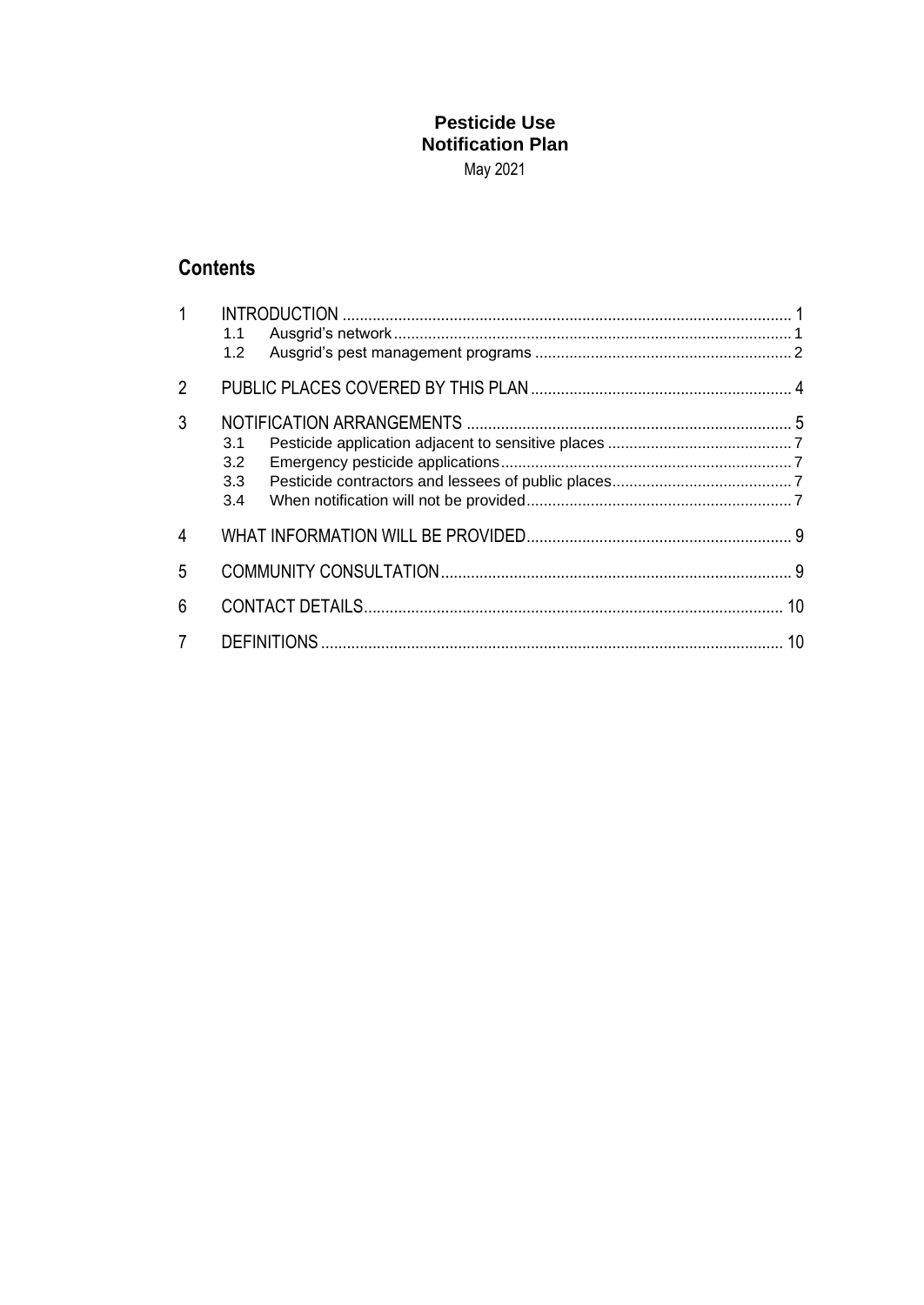## **1 Introduction**

This pesticide use notification plan (the plan) has been prepared in accordance with the requirements of the Pesticides Regulation 2017 (the Regulation).

The aim of this plan is to address the community's general right to know about pesticide applications made to public places that are wholly or partly owned or controlled by Ausgrid. This plan does not address applications of pesticides to privately held lands. There is an existing process in place for notifying of these applications.

In this plan, the term 'pesticides' is a generic reference to products used to control any type of pests. Pesticides include herbicides, insecticides, fungicides, termiticides and rodenticides (for more details refer to Section 7 Definitions).

The plan allows members of the community to take action, if they wish, to avoid contact with pesticides in situations where a contact risk is assessed as reasonably possible. Ausgrid applies pesticides to public places in a safe, responsible manner, minimising harm to the community or the environment.

The plan sets out, in respect of accessible public places, how Ausgrid will notify members of the community of pesticide applications and also, where notification of certain applications will not be made by Ausgrid.

The plan describes:

- what public places are covered by the plan
- who regularly uses these public places and an estimate of the level of use
- how and when Ausgrid will provide the community with information about its pesticide applications in public places (ie what notification arrangements will be used)
- what notification arrangements will be used for pesticide applications in public places that are located adjacent to sensitive places
- how the community can access this plan and get more information about Ausgrid's notification arrangements
- how future reviews of the plan will be conducted
- contact details for anyone wishing to discuss this plan with Ausgrid.
- situations where Ausgrid will be using pesticides in public places and will not be notifying the public.

This plan will be reviewed every five years, or as required.

#### **1.1 Ausgrid's network**

Ausgrid's network connects more than 1.8 million customers across a network franchise supply area spanning 22,275km<sup>2</sup> - from Waterfall in Sydney's south, over to Auburn in the west of Sydney, to the Upper Hunter Valley in the north.

Ausgrid's operations include:

- around 50 administration and depot premises
- more than half a million power poles
- over 30,000 substations
- almost 50,000 km of underground and overhead cable.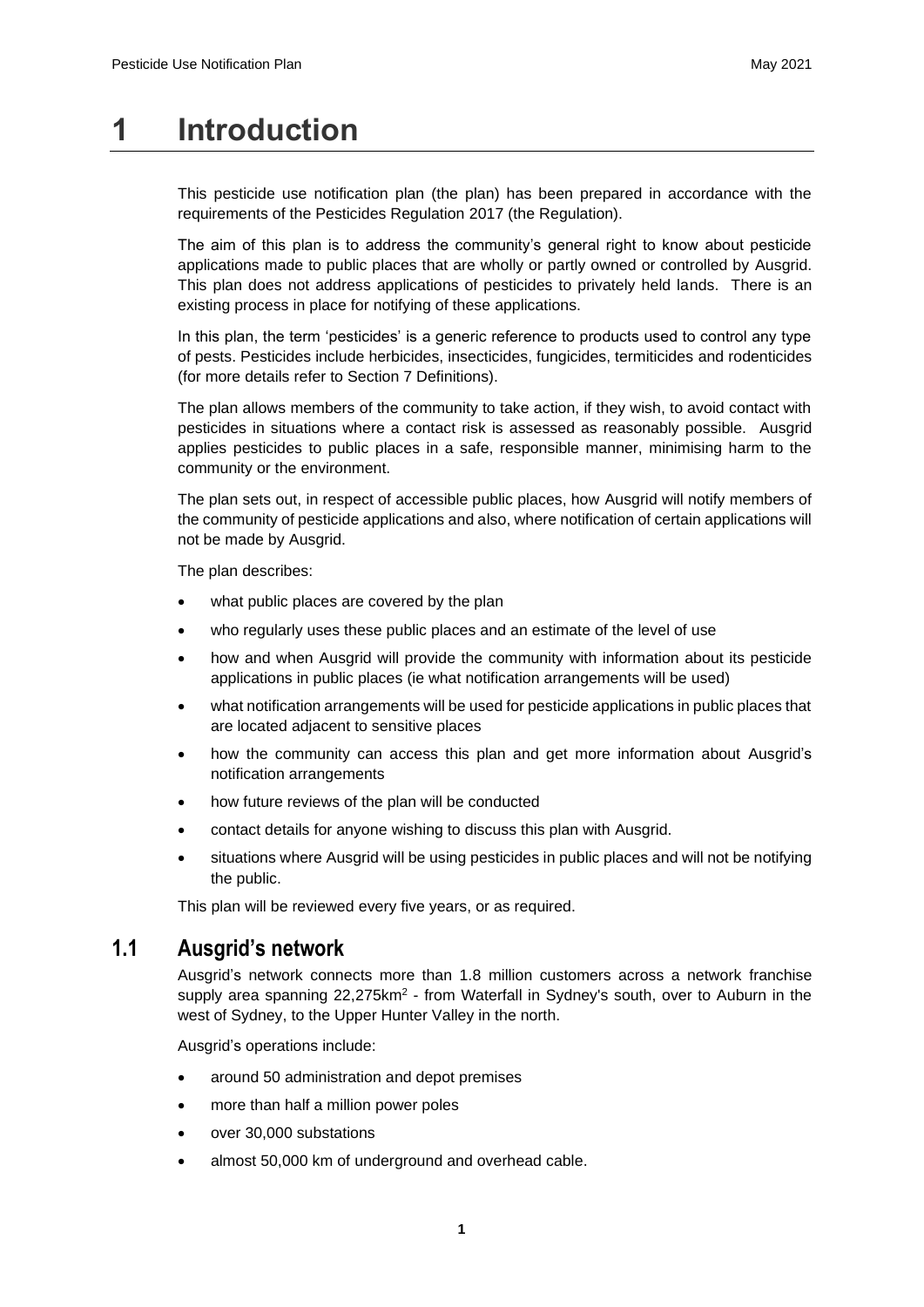

#### **1.2 Ausgrid's pest management programs**

Ausgrid's pest management programs aim to apply best practice in pesticide usage, so that there are minimal adverse impacts upon the environment. Ausgrid, or our qualified contractors, use pesticides when necessary to control pests, to protect public property (including electrical infrastructure) from pest damage, and to protect the users of public places from nuisance or danger from pests, or danger from damaged public property.

The majority of pesticide use by, or on behalf of, Ausgrid consists of application by hand of:

- solid fungicides during timber pole inspections
- selective and non-selective herbicides (preference is given to use of selective herbicides where applicable) for weed control and occasionally for vegetation regrowth control
- insecticides to manage certain insect pests, such as termites.

Ausgrid does not carry out broad scale spraying of pesticides (eg large scale applications of pesticides using aerial spraying or boom spray equipment).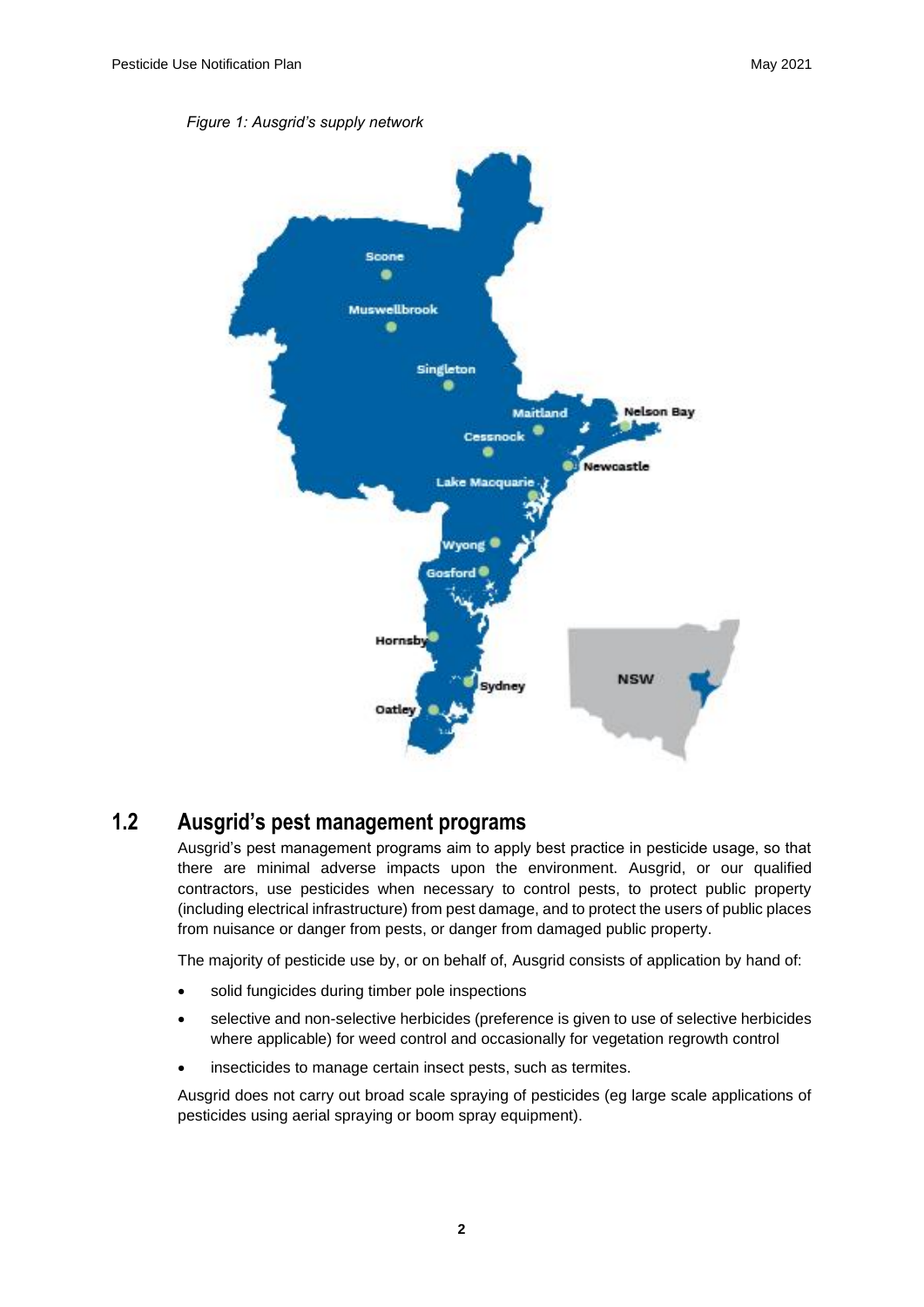Bait, powder and liquid insecticides are used for termite control to protect timber structures, whenever this is considered an effective solution. This also improves public and employee safety.

Ausgrid also uses moderate quantities of pesticides that are widely available in retail outlets and ordinarily used for domestic purposes, including home gardening. This includes herbicides (such as Roundup), aerosol insecticides for wasps, ants, spiders, cockroaches, etc, and rodenticide baits for mice and rats.

Some pesticide applications are done as part of routine maintenance programs. The frequency of programmed pesticide applications depends upon seasonal growth conditions. Typically, the frequency ranges from a one to a four year cycle for pole inspection and treatment, and noxious weed and vegetation regrowth control. Other pesticide applications are on an as-needed basis.

Further information on Ausgrid's pesticide use can be obtained by calling Ausgrid's Call Centre on 13 13 65 or by visiting the website **www.ausgrid.com.au**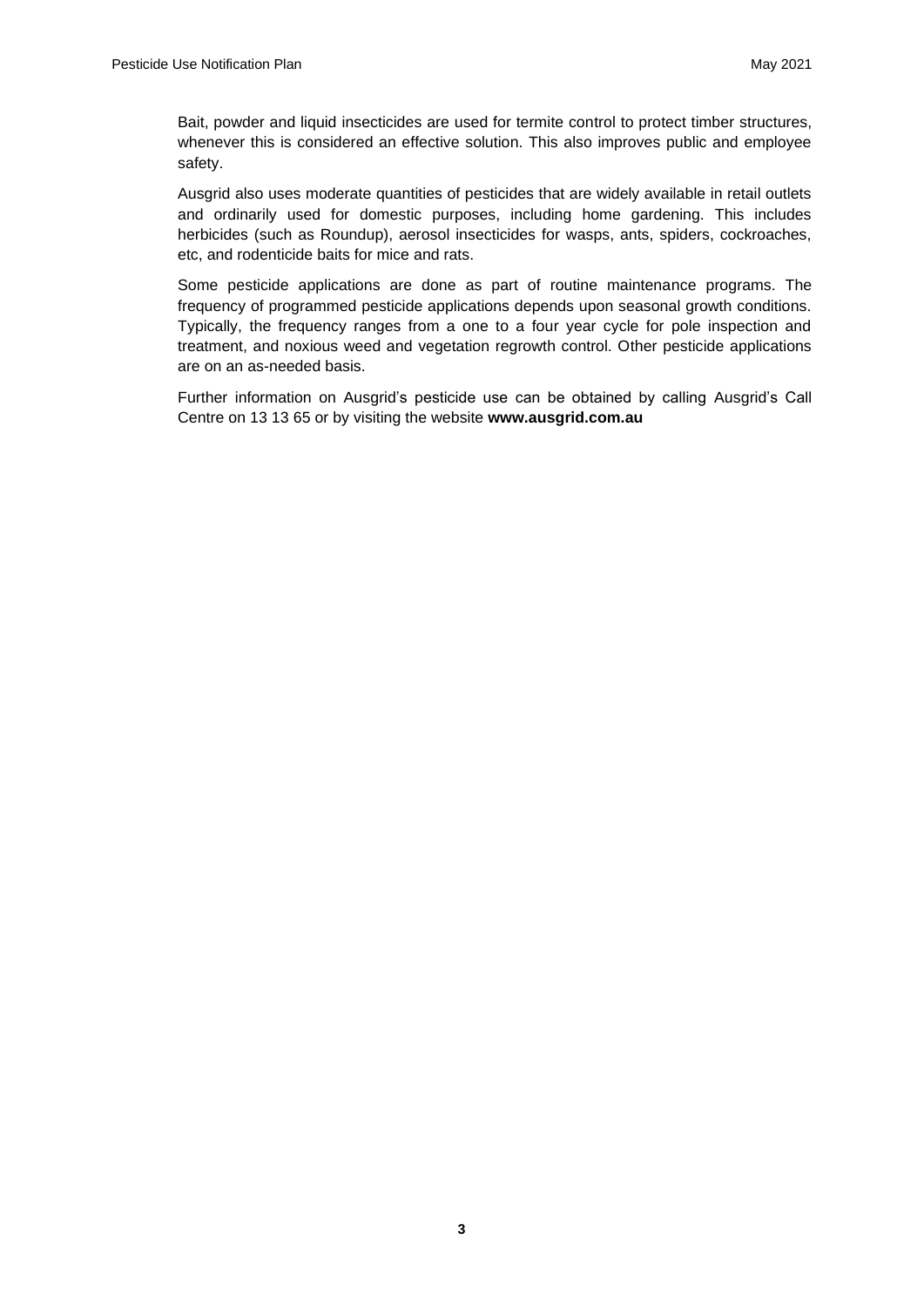# **2 Public places covered by this Plan**

Ausgrid proposes to use or allow the use of pesticides in the following categories of prescribed public places within Ausgrid's network area, wherever Ausgrid's assets are situated.

Ausgrid's estimate of the level of community use, and regular user groups for each of these public place categories is summarised in the following table.

| Table 1: Public places used or controlled by Ausgrid |  |  |  |  |  |
|------------------------------------------------------|--|--|--|--|--|
|------------------------------------------------------|--|--|--|--|--|

| <b>Prescribed public place</b>                                                                                                                                          | Regular user groups                                                                 | Level of use  |
|-------------------------------------------------------------------------------------------------------------------------------------------------------------------------|-------------------------------------------------------------------------------------|---------------|
| Public parks, gardens, playgrounds,<br>picnic areas                                                                                                                     | Children, Adults, Elderly, Workers                                                  | High          |
| <b>Schools and TAFEs (excluding building</b><br>interiors)                                                                                                              | Students, Workers, Visitors                                                         | High          |
| Sporting fields, ovals and golf courses                                                                                                                                 | Sporting clubs, School groups,<br>General recreation. Golfers.<br>Visitors, Workers | High          |
| Road verges, reserves, footpaths,<br>laneways and pathways                                                                                                              | Local residents, Visitors                                                           | Medium        |
| Easements accessible to the public<br>(including National Parks or other lands)<br>reserved under the National Parks and<br>Wildlife Act, State forests or Crown lands) | Local residents, Visitors, Workers                                                  | Medium to low |
| Interiors of certain Ausgrid buildings and<br>within depot grounds                                                                                                      | General public, Workers                                                             | Low           |

Ausgrid's notification arrangements consider situations where pesticides are applied in public places that are located adjacent to sensitive places. Adjacent is defined as being within 20 metres of the boundary of a sensitive place.

Sensitive places are:

- Schools, pre-schools and kindergartens
- Childcare centres
- **Hospitals**
- Community health centres
- Nursing homes

The Environment Protection Authority (EPA) can declare additional places to be sensitive places by publication of a notice in the Government Gazette. Ausgrid will review the plan in light of the gazettal of any additional sensitive places.

Sites not covered by this plan include private land, publicly inaccessible Ausgrid buildings or depots, substations, switching stations or communication sites.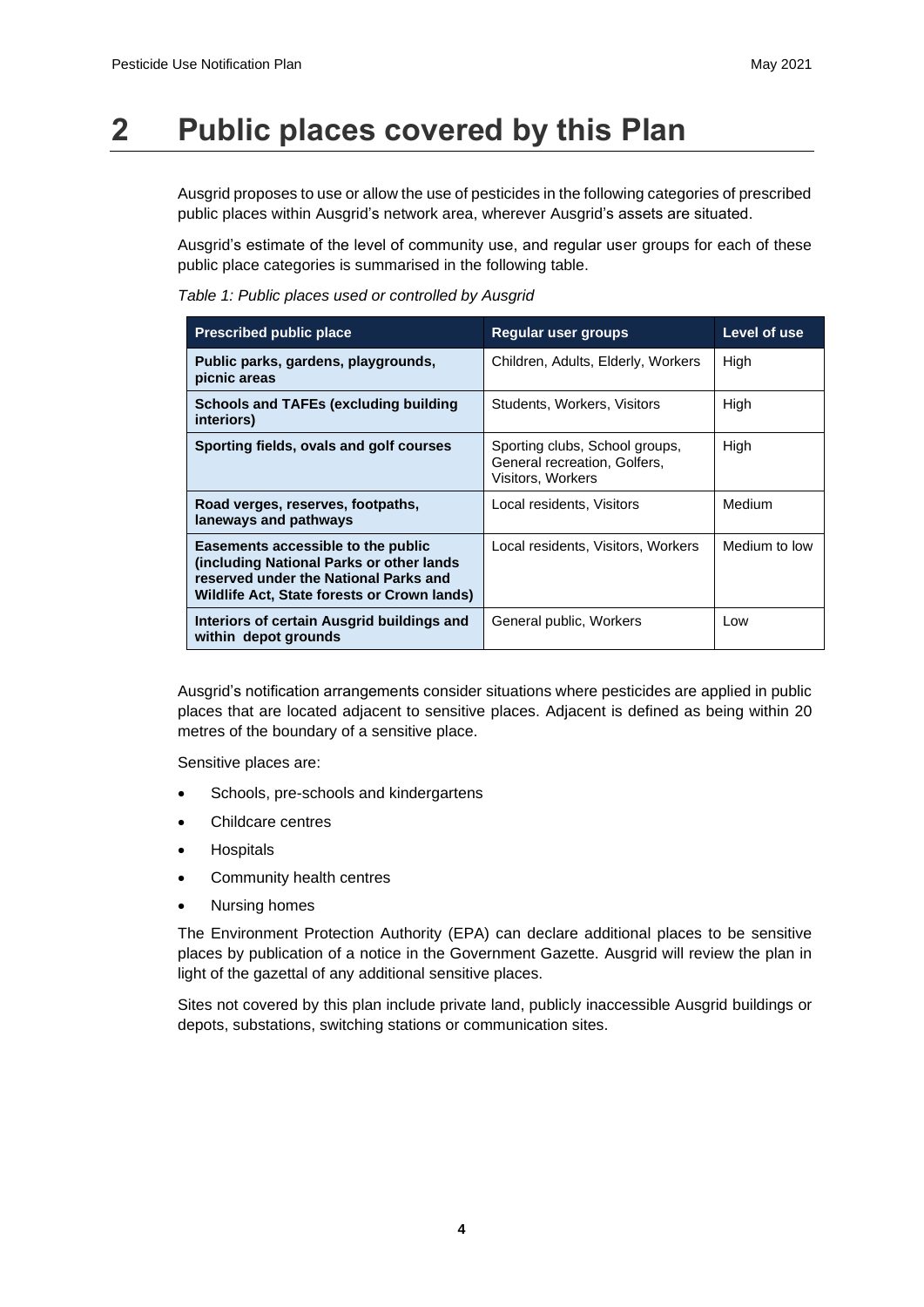# **3 Notification arrangements**

This section of the plan describes how and when Ausgrid will provide notice of pesticide use in public places.

These notification arrangements are based on Ausgrid's assessment of:

- the level of usage of public places where pesticides may be used
- the extent to which members of the public who are most likely to be sensitive to pesticides (e.g. young children, sick, pregnant and elderly people) are likely to use these areas regularly
- the extent to which activities generally undertaken in these areas by the public could lead to some direct contact with pesticides
- the types of pesticide used
- where, how and in what quantities they are applied
- where the pesticides reside once they are applied
- the resulting public accessibility to the pesticides and the consequent contact risk to the public.

Notice of pesticide use will be provided by notification letters and/or signs displayed at the site during application and/or information on Ausgrid's website.

In public areas where multiple agencies have individual responsibility for land management (in this case pesticide application), and where there are no physical or visible boundaries, the agency undertaking the pesticide application will follow their own Pesticide Notification Plan. This will include any incidental pesticide applications in areas that are controlled by other agencies.

The following table sets out the notification arrangements for Ausgrid's pesticide applications.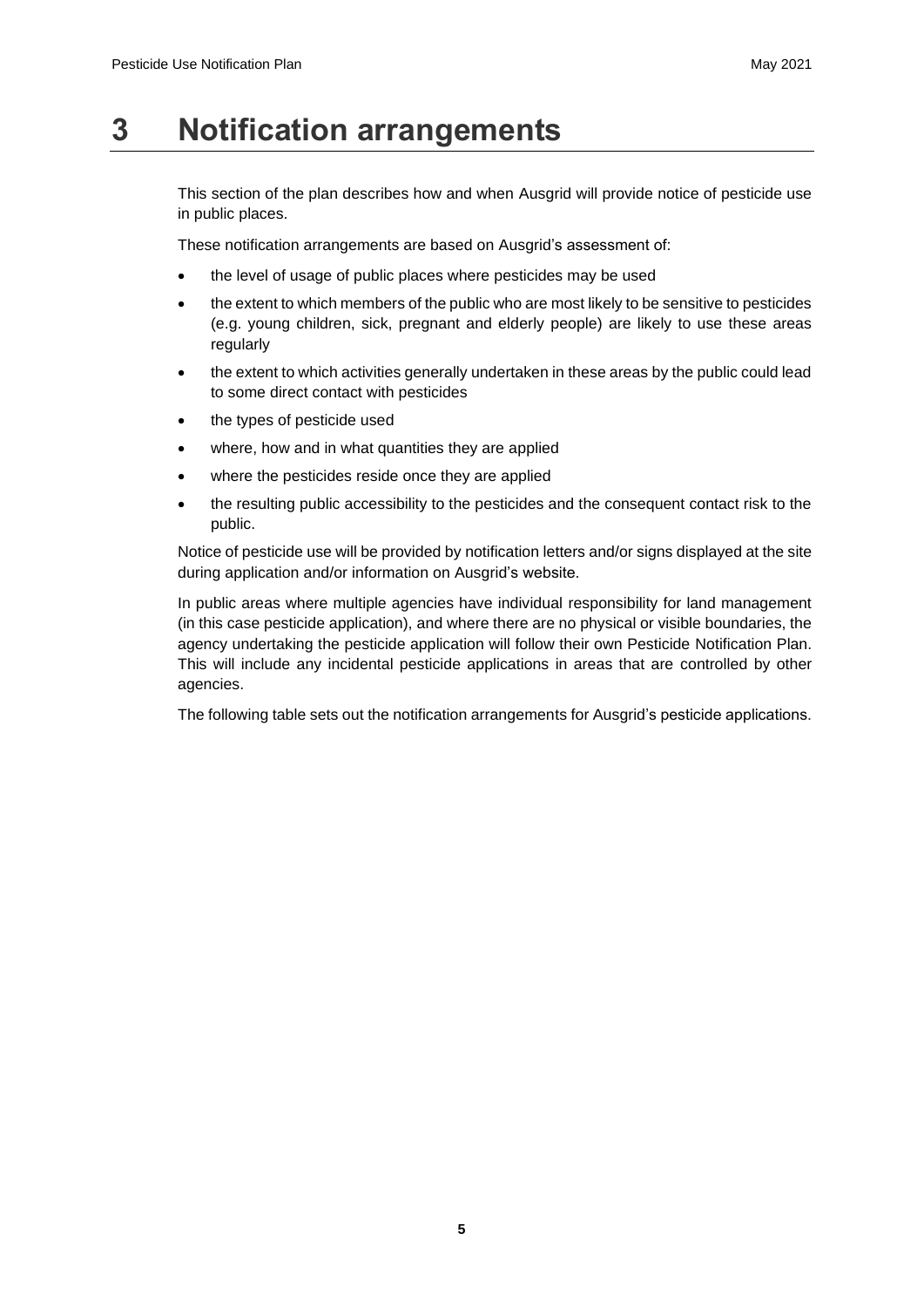*Table 2: Notification arrangements for Ausgrid's pesticide applications*

|                                                                                                       | Type of pesticide use                                                                                                 |                                                                                                          |                                                                                                            |                                                                                                |                                                                                                       |                                                                                                                                 |                                                                                                         |                                                                                            |                                                         |
|-------------------------------------------------------------------------------------------------------|-----------------------------------------------------------------------------------------------------------------------|----------------------------------------------------------------------------------------------------------|------------------------------------------------------------------------------------------------------------|------------------------------------------------------------------------------------------------|-------------------------------------------------------------------------------------------------------|---------------------------------------------------------------------------------------------------------------------------------|---------------------------------------------------------------------------------------------------------|--------------------------------------------------------------------------------------------|---------------------------------------------------------|
|                                                                                                       | <b>Timber pole treatment</b>                                                                                          |                                                                                                          |                                                                                                            |                                                                                                |                                                                                                       | <b>Vegetation control</b>                                                                                                       | <b>Equipment</b>                                                                                        | <b>Insects</b>                                                                             | <b>Rodents</b>                                          |
| <b>Prescribed</b><br>public place                                                                     | <b>Hand application</b><br>of solid or paste<br>fungicide inside<br>pole and around<br>pole base.<br>beneath the soil | Hand painted<br>application of<br>liquid fungicide<br>to treat damaged<br>areas of CCA*<br>treated poles | <b>Hand application</b><br>of liquid residual<br>termiticide to soil<br>immediately<br>around pole<br>base | Hand application<br>of solid bait<br>termiticide inside<br>protective cover<br>mounted on pole | Hand application<br>of dust<br>termiticide inside<br>pole or inside<br>termite gallery<br>on the pole | Spot or spray<br>application by hand<br>of liquid herbicide to<br>vegetation, including<br>painting stumps of<br>cut vegetation | Hand application of<br>aerosol insecticide<br>spray to pole top<br>equipment and<br>substation cabinets | Hand application<br>of aerosol<br>insecticide spray<br>to floors, walls,<br>cupboards, etc | Hand<br>application<br>of solid<br>rodenticide<br>baits |
| Public parks and gardens                                                                              | $\circledcirc$                                                                                                        | $\circ$                                                                                                  |                                                                                                            | $\odot$                                                                                        | $\blacksquare$                                                                                        | $\blacksquare$                                                                                                                  | $\circ$                                                                                                 | N/A                                                                                        | N/A                                                     |
| Playgrounds                                                                                           | $\circledcirc$                                                                                                        | $\circ$                                                                                                  |                                                                                                            | $\odot$                                                                                        |                                                                                                       |                                                                                                                                 | $\circ$                                                                                                 | N/A                                                                                        | N/A                                                     |
| Picnic areas                                                                                          | $\circ$                                                                                                               | $\circ$                                                                                                  |                                                                                                            | $\circ$                                                                                        |                                                                                                       | п                                                                                                                               | $\circ$                                                                                                 | N/A                                                                                        | N/A                                                     |
| Sporting fields, ovals and golf<br>courses                                                            | $\circ$                                                                                                               | $\circ$                                                                                                  |                                                                                                            | $\circ$                                                                                        |                                                                                                       |                                                                                                                                 | $\circ$                                                                                                 | N/A                                                                                        | N/A                                                     |
| Road verges, reserves, footpaths,<br>laneways and pathways                                            | $\circledcirc$                                                                                                        | $\circ$                                                                                                  | $\circ$                                                                                                    | $\circ$                                                                                        | $\circ$                                                                                               |                                                                                                                                 | $\circ$                                                                                                 | N/A                                                                                        | N/A                                                     |
| Easements accessible to the<br>public (including National Parks<br>etc, State forests or Crown lands) | $\circledcirc$                                                                                                        | $\circ$                                                                                                  | $\circ$                                                                                                    | $\odot$                                                                                        | $\circ$                                                                                               |                                                                                                                                 | $\circ$                                                                                                 | N/A                                                                                        | N/A                                                     |
| Schools and TAFEs (excluding<br>building interiors)                                                   | $\circledcirc$                                                                                                        | $\circ$                                                                                                  |                                                                                                            | $\circ$                                                                                        |                                                                                                       |                                                                                                                                 | $\circ$                                                                                                 | N/A                                                                                        | N/A                                                     |
| Interiors of certain Ausgrid<br>buildings and within depot<br>grounds                                 | $\circ$                                                                                                               | $\circ$                                                                                                  | $\circ$                                                                                                    | $\circ$                                                                                        | $\circ$                                                                                               | $\circ$                                                                                                                         | $\circ$                                                                                                 | $\circledcirc$                                                                             | $\circ$                                                 |
| Within or adjacent to sensitive<br>places                                                             | $\circ$                                                                                                               | $\circ$                                                                                                  | $\blacksquare$ and $\star$                                                                                 | $\circ$                                                                                        |                                                                                                       | $\blacksquare$ and $\star$                                                                                                      | $\circ$                                                                                                 | N/A                                                                                        | N/A                                                     |

 $\blacksquare$  - Notice by display of signage during the pesticide application.  $\heartsuit$  - No specific notice will be given  $N/A$  – Not applicable.

- When applying liquid pesticides outdoors, sensitive places must be notified 5 days prior to application as outlined in Section 3.1.

\* Copper Chrome Arsenic (a common wood preservative).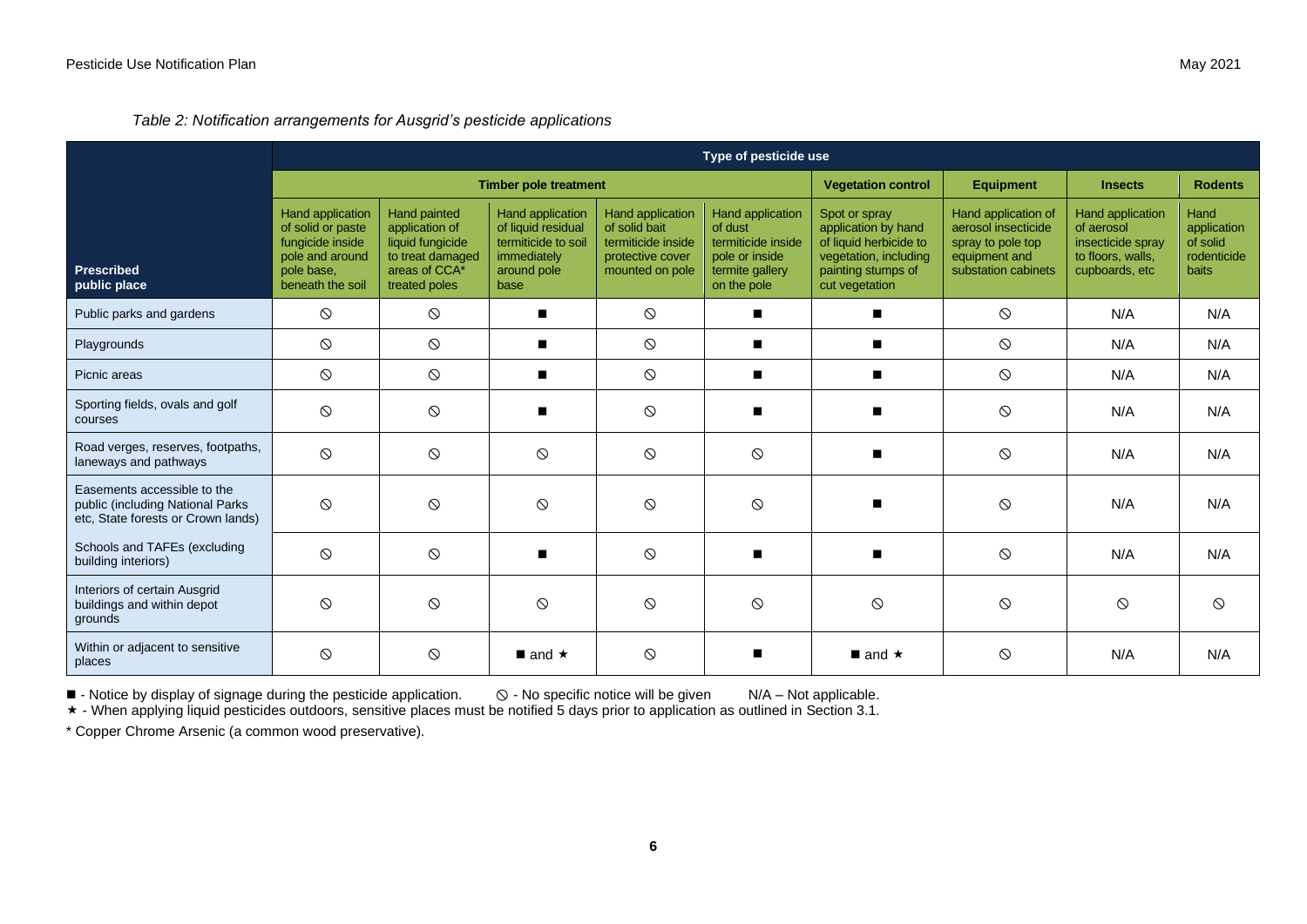#### **3.1 Pesticide application adjacent to sensitive places**

Prior to outdoor application of a liquid pesticide (ie spray or injecting liquid pesticide into the ground) within 20 metres of a sensitive place property boundary, Ausgrid will provide five days advance written notice to the sensitive place. The notice will be via letter box drop, email or delivery in person and contain the information outlined in Section 4.

#### **3.2 Emergency pesticide applications**

In cases where emergency pesticide applications in public places are required to deal with biting or dangerous pests such as wasps, bees, venomous spiders, fleas, bird mites or rodents (that pose an immediate health hazard), Ausgrid will, where possible, provide notice by posting signs nearby at the time of the application. If this is not possible, Ausgrid will provide information following a request from the public, via the person applying the pesticide.

When emergency pesticide application is required adjacent to a sensitive place, Ausgrid will notify the sensitive place prior to application of the pesticide and provide the specific circumstances of the emergency pesticide application.

#### **3.3 Pesticide contractors and lessees of public places**

Where Ausgrid uses contractors to apply pesticides on its behalf, Ausgrid will check that notification by contractors is made in accordance with the notification requirements of this plan.

Where persons or organisations hold an existing lease on Ausgrid land that remains a public place and if they use pesticides in this area, Ausgrid will still require notification in accordance with the requirements of this plan.

#### **3.4 When notification will not be provided**

With the exception of liquid applications adjacent to a sensitive place outlined in section 3.1 and unless stated otherwise elsewhere in this plan, Ausgrid does not intend to provide sitespecific notice for the following pesticide applications:

- Timber pole treatment:
	- hand application of solid or paste fungicide inside the pole and around the pole base, beneath the soil
	- hand painted application of liquid fungicide to treat damaged areas of CCA treated poles
	- hand application of liquid residual termiticide to soil immediately around the pole base (in non-sensitive areas or areas with relatively low public access)
	- hand application of solid bait termiticide inside a protective cover mounted on the pole
	- hand application of dust termiticide inside the pole or inside the termite gallery on the pole (in non-sensitive areas or areas with relatively low public access).
- Hand application of aerosol insecticide spray to pole top equipment and substation cabinets.
- Hand application of aerosol insecticide spray to floors, walls, cupboards, etc
- Hand application of solid rodenticide baits.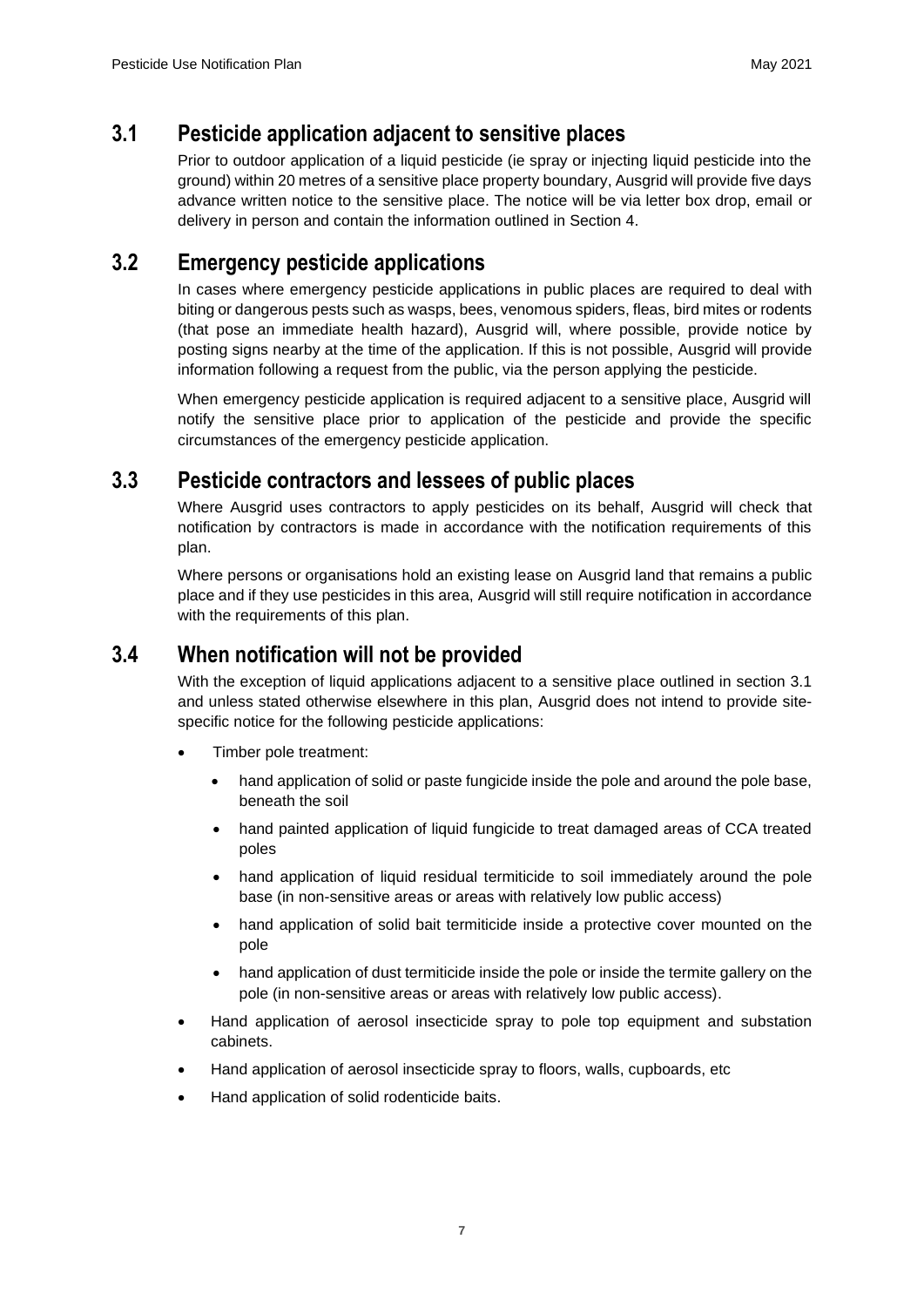In general, notice for these applications will not be provided because:

- the pesticide is non-toxic to people, and/or
- the opportunity for contact with the public during application is negligible there are no fumes, vapours, mists or spray drifts, and/or
- the pesticides are not reasonably accessible following application as they are contained within the timber poles, and/or
- the applications occur in non-sensitive areas or areas with relatively low public access.

As a rule, the amount of pesticides used for each treatment of an Ausgrid timber power pole is small. All pesticides are applied by competent trained and licensed employees or contractors who are qualified in accordance with the Regulation. All timber pole treatments are recorded in Ausgrid's asset management system and information about individual treatments can be accessed if required.

Application of solid and/or paste fungicide occurs either within the pole itself and/or around the pole base beneath the soil. The solid fungicides are either small rods (about the size, shape and consistency of a big piece of blackboard chalk) placed inside holes drilled into the timber poles (the holes are plugged afterwards) or small pellets of the same material contained inside a plastic bubblewrap bandage that is wrapped around the base of the pole below ground level. The pesticide uses naturally occurring mineral salts to control rot in the timber. The paste is injected into any holes in the timber and is also wrapped on a bandage around the pole base, all below ground level.

Application of liquid fungicide paint to damaged CCA poles occurs by hand using a paint brush and typically uses several teaspoons of paint to scarred areas of a timber pole beneath the damaged CCA treated sapwood. This is done to repair mechanical damage from car accidents and the like. The paint is absorbed into the timber fibres and dries quickly.

Application of solid bait termiticide is done by hand and involves placing two sealed plastic bags of termiticide inside a protective container secured and sealed to the timber pole. The container cover is secured using tamper-resistant fixings and is sealed against weather ingress

Application by hand of aerosol insecticides occurs on pole top equipment or inside the locked cabinets of ground level substations to remove insect pests such as wasps, spiders or ants that could potentially pose a threat to employees or contractors who need to work on the equipment, or possibly to members of the public in the vicinity of the equipment. These insecticides are those typically available to the general public and are applied to a very localised area with no general access to the public.

Application by hand of aerosol insecticides spray and rodenticide baits inside Ausgrid buildings and Depots is typically done outside of business hours to reduce potential risks to employees or to the public (in those limited areas accessible to the public).

Spot weed control or cut stump applications inside Ausgrid Depots and open substation yards is done by hand using domestically available pesticides and typically occurs in areas not accessible to the public. Additionally, the pesticides are not applied immediately before, during, or immediately after rain or in periods of windy weather.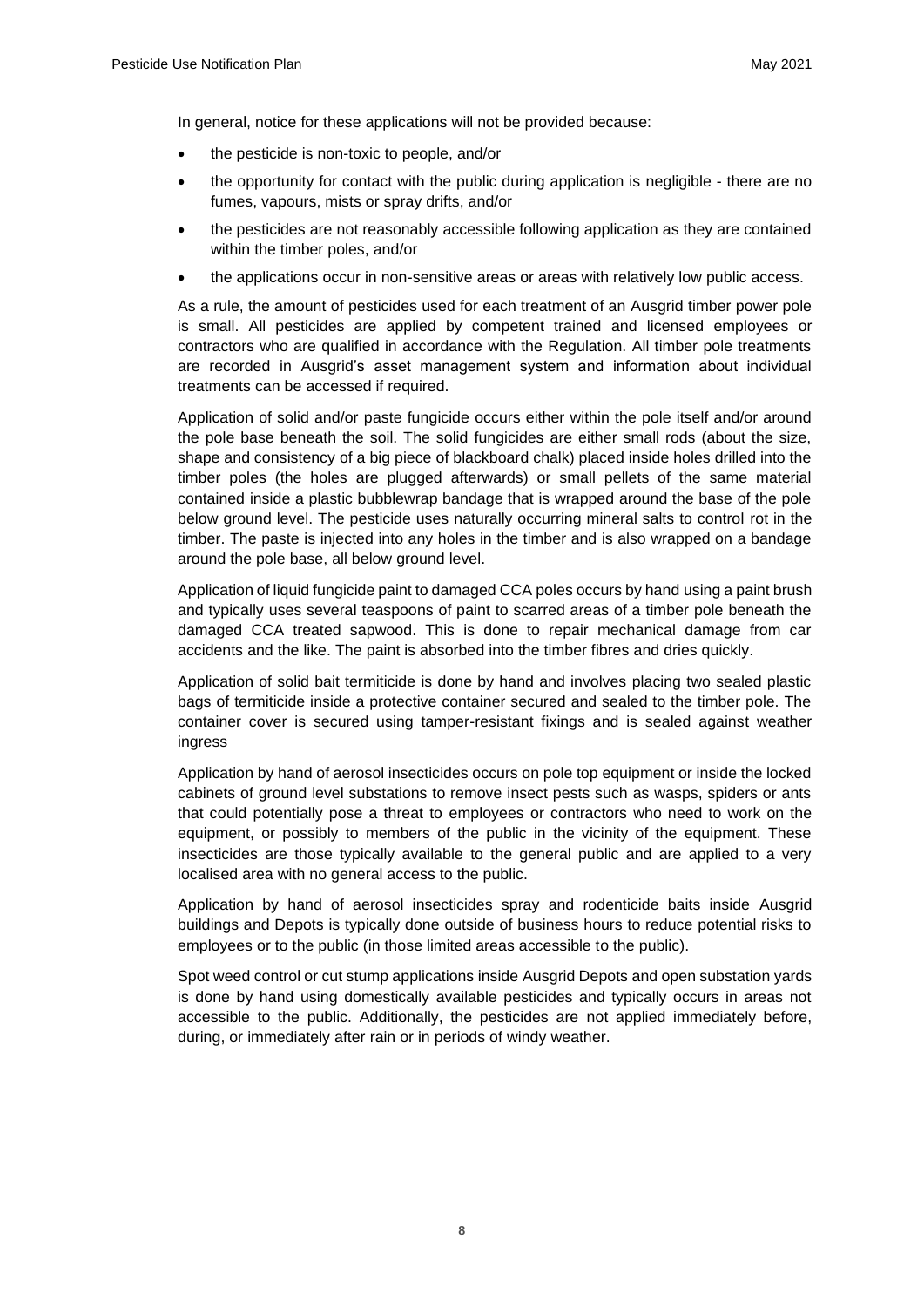### **4 What information will be provided**

In accordance with clause 41 of the Regulation, notices of pesticide use must include **all** the following information:

- the full product name of the pesticide to be used
- the purpose for which the pesticide is to be used
- the dates on which, or the range of dates during which, the pesticide is to be used
- the places where the pesticide is to be used
- any warnings about limitations on the subsequent use of or entry onto the land if such warnings are specified on the approved label for the pesticide or in the permit for use of the pesticide
- a contact telephone number or email address for the appropriate nominated Ausgrid officer or contractor whom the affected persons can contact to discuss the notice.

Signs will be easily recognisable to the public and workers.

Safety Data Sheets will be provided for any pesticide used as soon as practicable following the request.

Ausgrid's website will have a link to this notification plan.

# **5 Community consultation**

A pesticide use notification plan may be amended by another and must comply with clauses 42 and 43 of the Regulation unless Ausgrid considers on reasonable grounds that the amendment is not of sufficient substance to warrant public consultation.

For any future major revisions of the plan, Ausgrid will advise the public of the plan by:

- making a copy of the plan available for public viewing free of charge in Ausgrid's main offices, during office hours, at:
	- a) 24-28 Campbell Street, Sydney
	- b) 145 Newcastle Road, Wallsend
- placing a copy of the plan on the Ausgrid website at [www.ausgrid.com.au.](http://www.ausgrid.com.au/)

Comments on the plan, or any future major revisions of the plan, will be received and considered for a period of four weeks after publication of the notice on Ausgrid's website. The publication of this notice signifies the start of the community consultation period. Only written or emailed comments can be considered, sent to the contact details listed in Section 6, or as otherwise specified on the website.